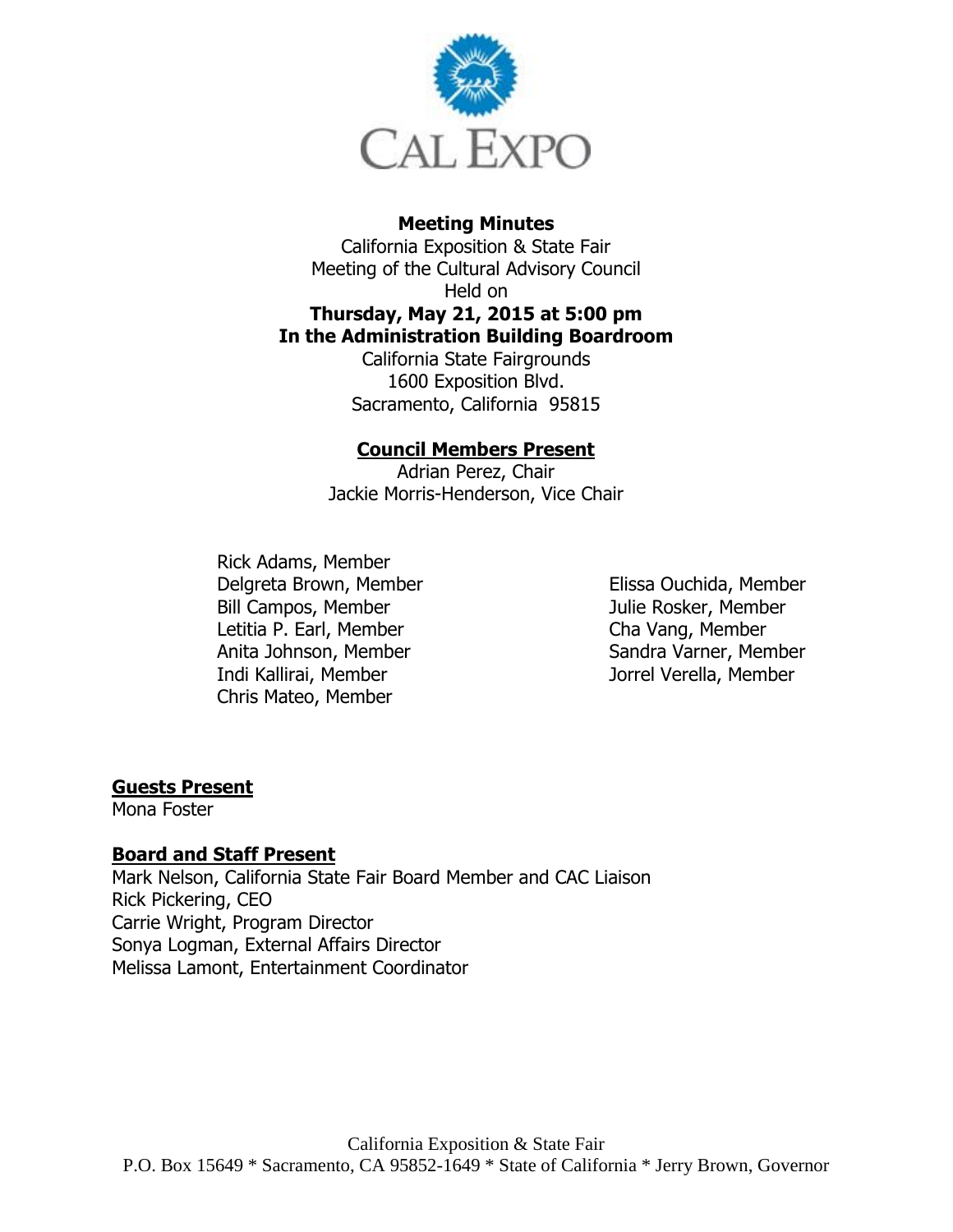## **AGENDA**

- **1) CALL TO ORDER –** The meeting was called to order by Chair Adrian Perez at 5:05 p.m.
- **2) ROLL CALL –** Roll was taken. Quorum present.

## **3) MINUTES OF PREVIOUS MEETING**

a. Motion made (Kallirai/Rosker) to approve the Council Meeting Minutes from March 19th, 2015. Motion passed.

### **4) STAFF & MEMBER UPDATES**

- a. Cal Expo and State Fair Updates
	- CEO Rick Pickering discussed Cal Expo Renewal and the Request for Qualifications process. In addition, he announced the opportunity for any California non-profit to participate in the new Non-profit Ticket Sales Fundraiser debuting this year.
	- Marketing Director Jennifer Castleberry provided a slide presentation regarding marketing efforts for the 2015 fair. She reported the progress of participating in community events as a way to promote the fair.
	- External Affairs Director Sonya Logman reported out on her outreach efforts in advance of fair including scheduling CEO Pickering into key speaking events prior to fair. She also asked those interested in participating in the North Sac Chamber event and Military Appreciation Day to let her know.
	- Program Director Wright distributed the Annual State Fair Board Committee report from April and discussed several items related to fair. There was a concerted effort to market the competitions this year and the results were good with an overall increase in many competitions – most notable with Youth Art. She also announced the newest competition – the US National Drone Racing Championships.

Wright distributed a draft Walk-Along Program Guide and asked for feedback from those that have participated in the past. A general discussion about the benefits of the Walk-Along program ensued.